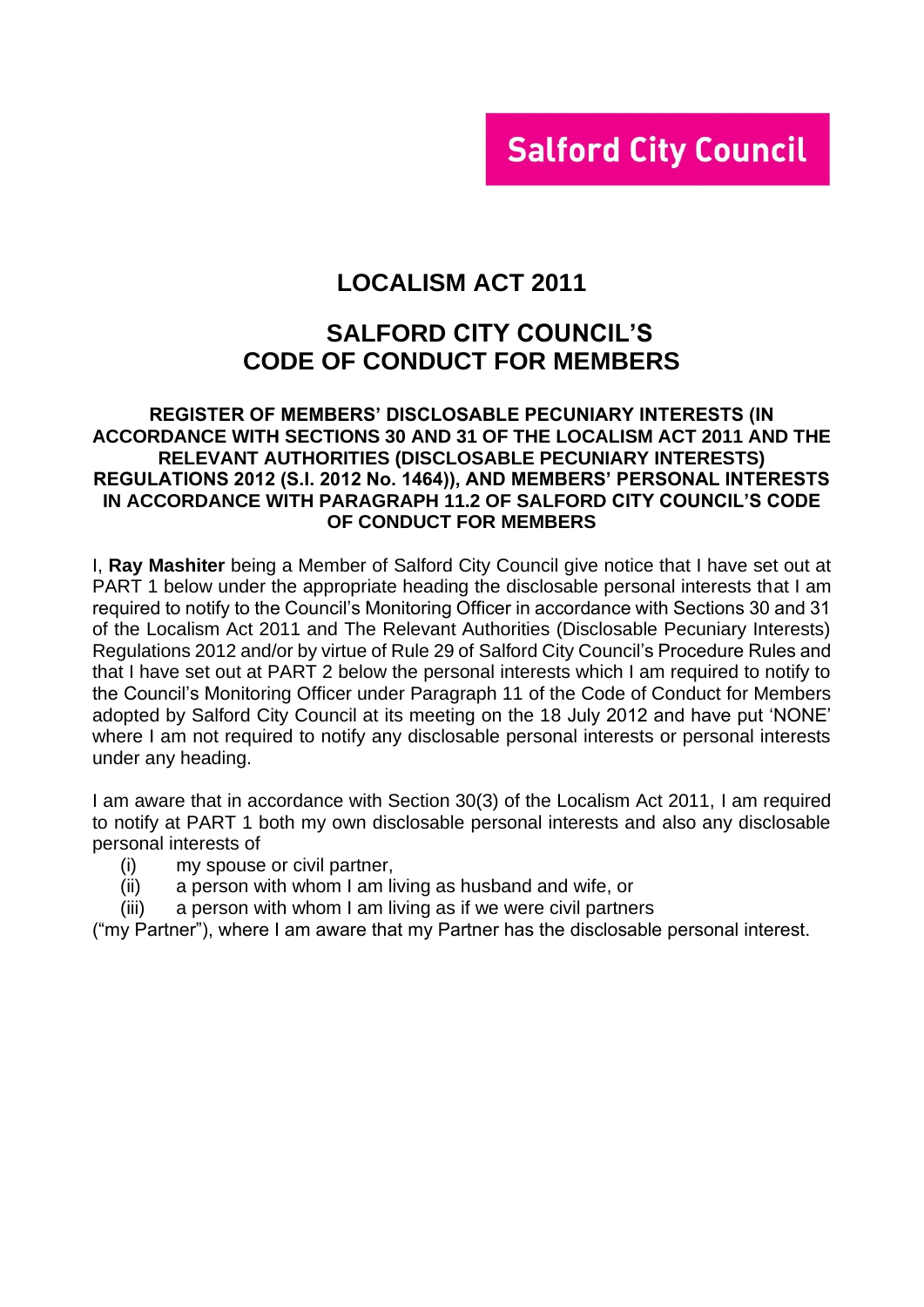# **PART 1**

# **DISCLOSABLE PECUNIARY INTERESTS**

### **1. ANY EMPLOYMENT, OFFICE, TRADE, PROFESSION OR VOCATION CARRIED ON FOR PROFIT OR GAIN.**

| <b>Member</b> | <b>Partner</b>                         |
|---------------|----------------------------------------|
| <b>None</b>   | <b>Free Lance Chartered Accountant</b> |
|               |                                        |
|               |                                        |
|               |                                        |
|               |                                        |

*NB: You need to include details of any employment or business in which you or your Partner are engaged. Employees should give the name of their employer. You should give the name of any company of which you or your Partner are a partner or remunerated director. Where you or your Partner hold an office, give the name of the person of the body which appointed you or your Partner (in the case of a teacher in a maintained school – the local education authority; in the case of an aided school – the school's governing body)*

## **2. SPONSORSHIP**

| <b>None</b> |                                                                                                                                                                                                                                                                                     |  |
|-------------|-------------------------------------------------------------------------------------------------------------------------------------------------------------------------------------------------------------------------------------------------------------------------------------|--|
|             |                                                                                                                                                                                                                                                                                     |  |
|             |                                                                                                                                                                                                                                                                                     |  |
| NB          | You must declare any payment or provision of any other financial benefit (other than from<br>Salford City Council) made or provided to you in respect of any expenses incurred by you<br>in carrying out your duties as a councillor, or towards your election expenses, within the |  |

*in carrying out your duties as a councillor, or towards your election expenses, within the period of 12 months ending with the day on which you give your notification to the Council's Monitoring Officer for the purposes of Section 30(1) of the Localism Act 2011 and/or by virtue of Rule 29 of Salford City Council's Procedure Rules. This includes any payment or financial benefit from a trade union within the meaning of the Trade Union and Labour Relations (Consolidation) Act 1992.*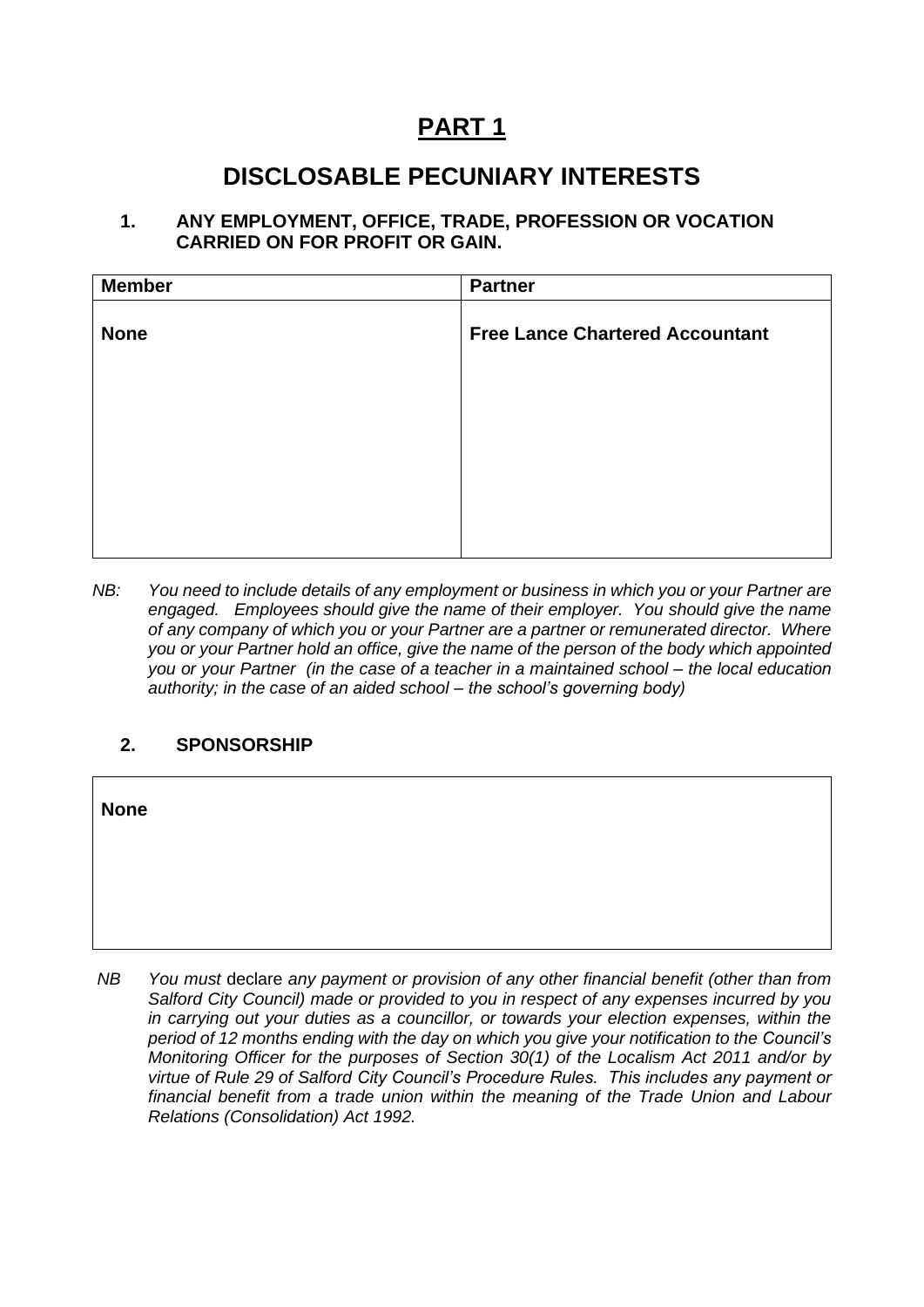## **3. CONTRACTS WITH THE COUNCIL**

| <b>Member</b> | <b>Partner</b> |
|---------------|----------------|
| <b>None</b>   | <b>None</b>    |
|               |                |
|               |                |

- *NB You should describe all contracts of which you are aware, which are made between the Council and* 
	- *(i) either yourself or your Partner or*
	- *(ii) a body in which you or your Partner have a beneficial interest (being a firm in which you or your Partner is a partner, or a body corporate of which you or your Partner is a director, or in the securities of which you or your partner have a beneficial interest),*

*which are not fully discharged and which are contracts under which goods or services are to be provided or works are to be executed.*

*Please note that the reference to "securities" means "shares, debentures, debenture stock, loan stock, bonds, units of a collective investment scheme within the meaning of the Financial Services and Markets Act 2000 and other securities of any description, other than money deposited with a building society.*

# **4. LAND IN THE AREA OF THE CITY COUNCIL**

| <b>Member</b>                                     | <b>Partner</b>                                    |
|---------------------------------------------------|---------------------------------------------------|
| 27 Tudbury Way<br><b>Salford</b><br><b>M3 6TW</b> | 27 Tudbury Way<br><b>Salford</b><br><b>M3 6TW</b> |
|                                                   |                                                   |
|                                                   |                                                   |

*You should include any land (including houses, buildings or parts of buildings and any interests as mortgagee) within the City's boundaries in which you or your Partner, either alone or jointly, have a proprietary interest for your or your Partner's benefit. You should give the address or brief description to identify it. If you live in Salford you should include your home under this heading either as owner, lessee or tenant. You should also include any property from which you or your Partner receive rent, or of which you or your Partner are the mortgagee.*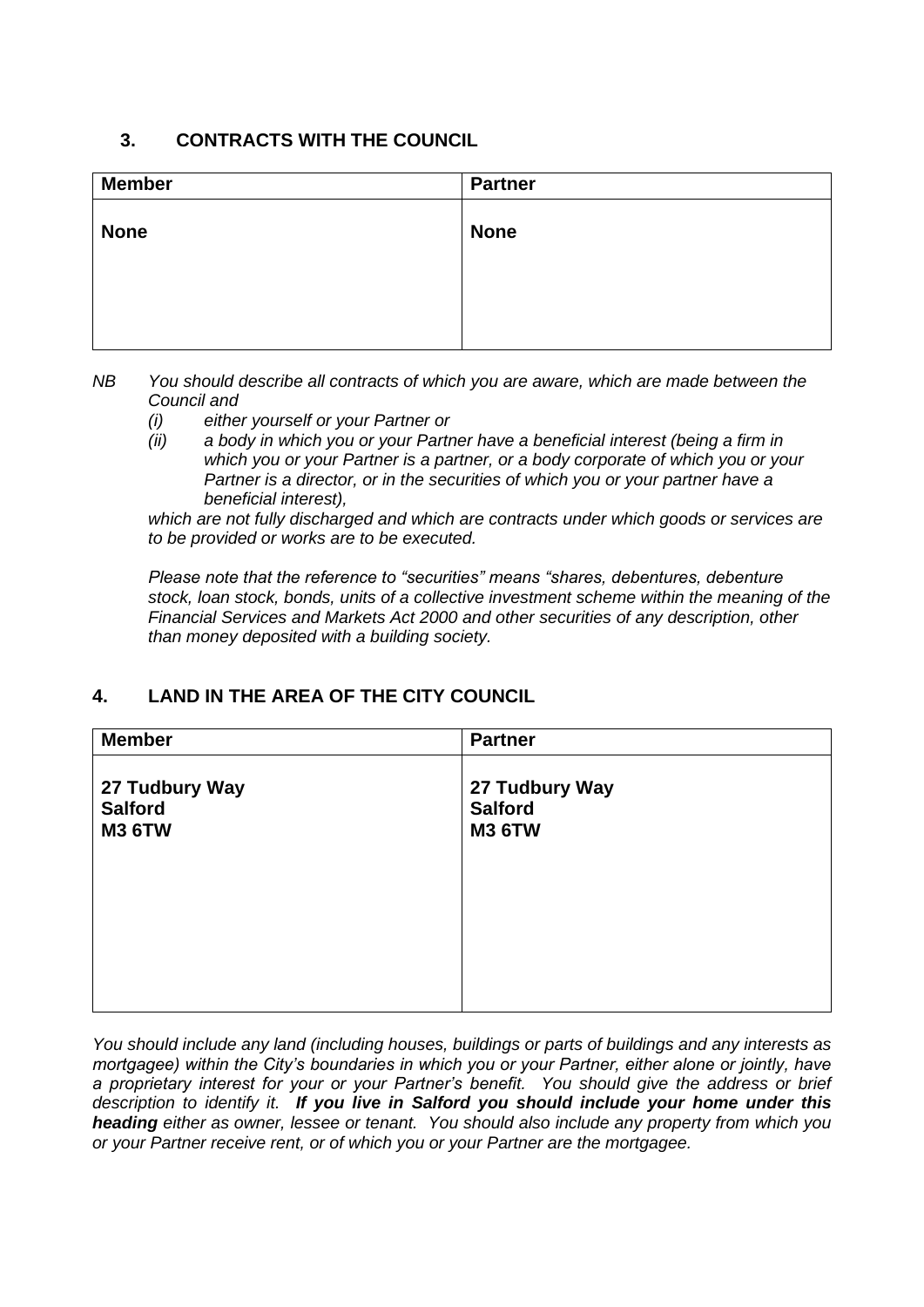# **5. LICENCES TO OCCUPY LAND**

| <b>Member</b> | <b>Partner</b> |
|---------------|----------------|
| <b>None</b>   | <b>None</b>    |
|               |                |
|               |                |
|               |                |
|               |                |
|               |                |
|               |                |
|               |                |
|               |                |
|               |                |

*NB You should include any land (including buildings or parts of buildings) within the city's boundaries which you or your Partner have a right to occupy for 28 days or longer (either alone or jointly with others). You should give the address or a brief description to identify it.*

## **6. CORPORATE TENANCIES**

| <b>Member</b> | <b>Partner</b> |
|---------------|----------------|
| <b>None</b>   | <b>None</b>    |
|               |                |
|               |                |
|               |                |
|               |                |
|               |                |

*[NB You should list here any tenancies of properties of which you are aware, where the landlord is the City Council and the tenant is a body in which you or your Partner have a beneficial interest (being a firm in which you or your Partner is a partner, or a body corporate of which you or your Partner is a director, or in the securities of which you or your partner have a beneficial interest).* 

*Please note that the reference to "securities" means "shares, debentures, debenture stock, loan stock, bonds, units of a collective investment scheme within the meaning of the Financial Services and Markets Act 2000 and other securities of any description, other than money deposited with a building society.*

## **7. SECURITIES**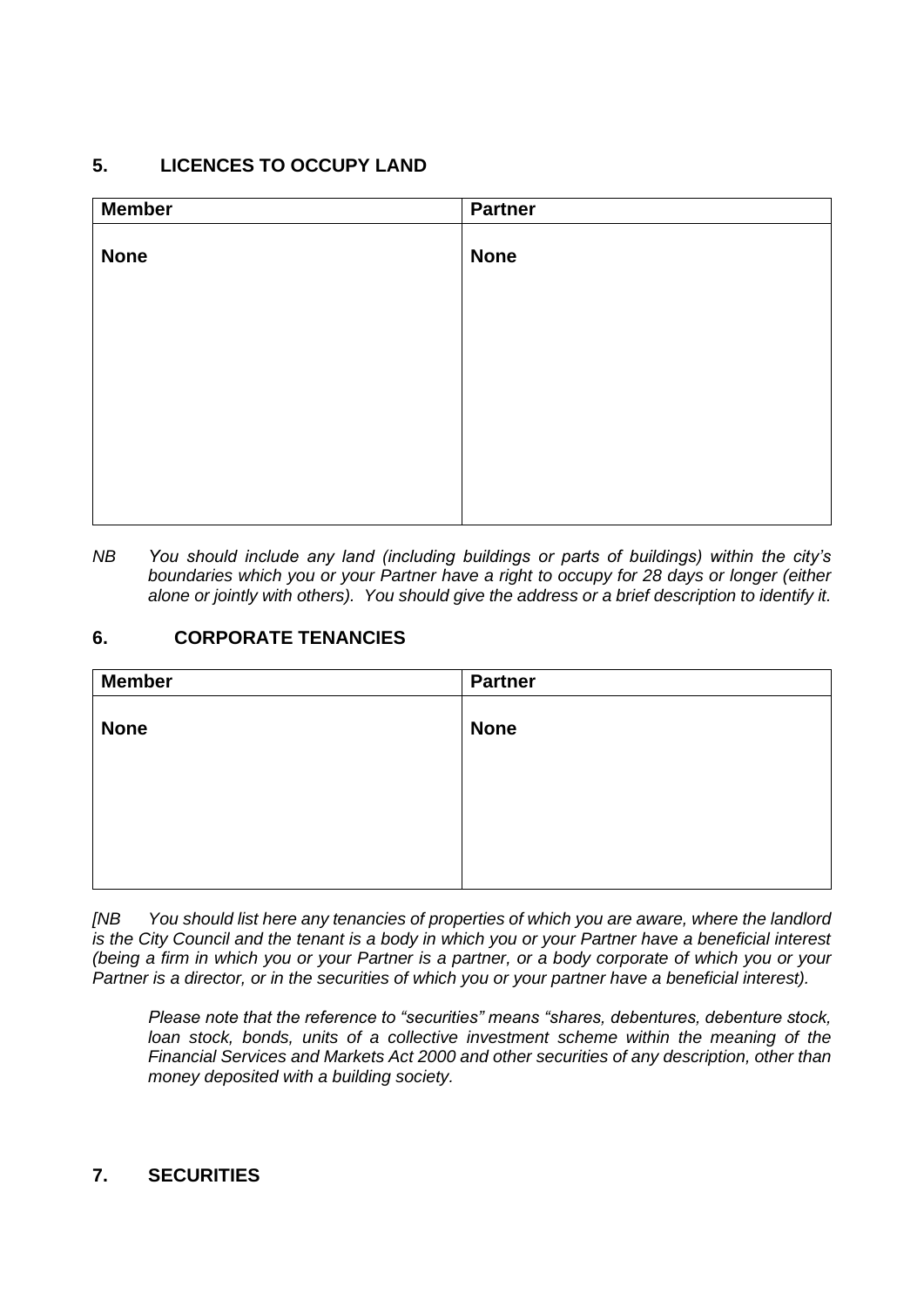| <b>Member</b> | <b>Partner</b> |
|---------------|----------------|
| <b>None</b>   | <b>None</b>    |
|               |                |
|               |                |
|               |                |
|               |                |
|               |                |
|               |                |

- *NB You should list here any beneficial interest of you or your Partner in securities of a body where –*
	- *(a) that body (to your knowledge) has a place of business or land within the City's boundaries; and*
	- *(b) either –*
		- *(i) the total nominal value of the securities held by you or your Partner exceeds £25,000 or one hundredth of the total issued share capital of that body; or*
		- *(ii) if the share capital of that body is of more than one class, the total nominal value of the shares of any one class in which you or your Partner has a beneficial interest exceeds one hundredth of the total issued share capital of that class.*

*Please note that the reference to "securities" means "shares, debentures, debenture stock, Loan stock, bonds, units of a collective investment scheme within the meaning of the Financial Services and Markets Act 2000 and other securities of any description, other than money deposited with a building society*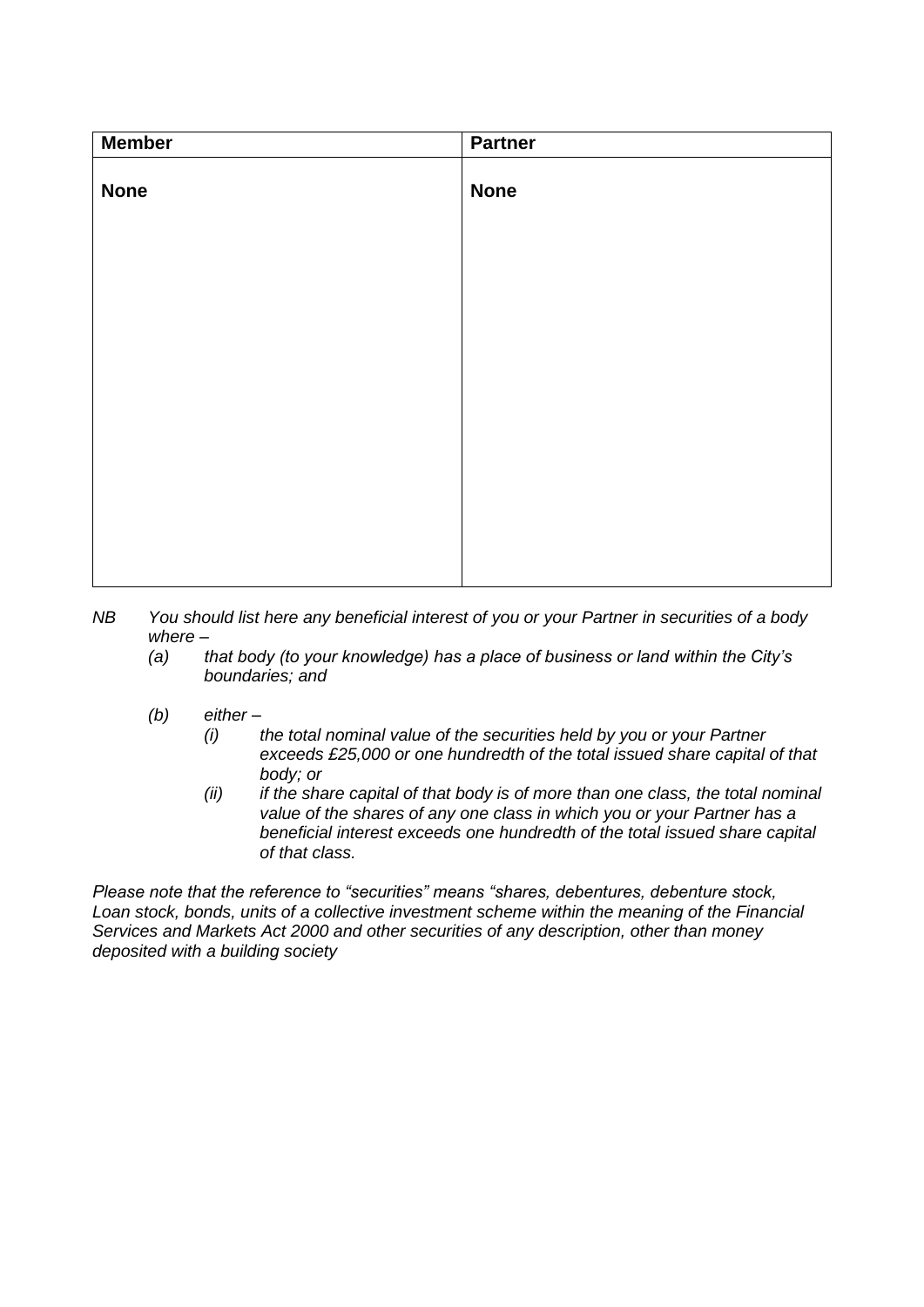# **PART 2**

# **PERSONAL INTERESTS**

# **1. BODIES TO WHICH YOU ARE APPOINTED OR NOMINATED BY THE COUNCIL**

Cathedral Primary School (Appointed)- LA Governor Ordsall Community Committee (Appointed) - Ordsall Ward Councillor NW Regional Flood and Coastal Committee (Nominated by Salford City Council)

- *NB You should record here details of your position of general control or management, in any –*
	- *Body to which you have been appointed or nominated by*
	- *Salford City Council as its representative.*

## **2. INTERESTS IN CHARITIES, SOCIETIES AND OTHER BODIES**

### **Position held of general control or management:**

Ordsall Community Committee Manchester YMCA Islington Mill Project Board Salford Community Voluntary Service Board

### **Positions held as a member and am not in general control or management:**

The Labour Party Salford and Eccles Constituency Labour Party Salford Lads' and Girls Club Ordsall Labour Party The AA Unite the Union Blackfriars and Trinity Labour Party

*NB You should record here details of your position of general control or management, in any –*

- *Public authority or body exercising functions of a public nature;*
- *Company, industrial and provident society, charity, or body directed to charitable purposes. (Freemasons should include here membership of the Masonic Grand Charity)*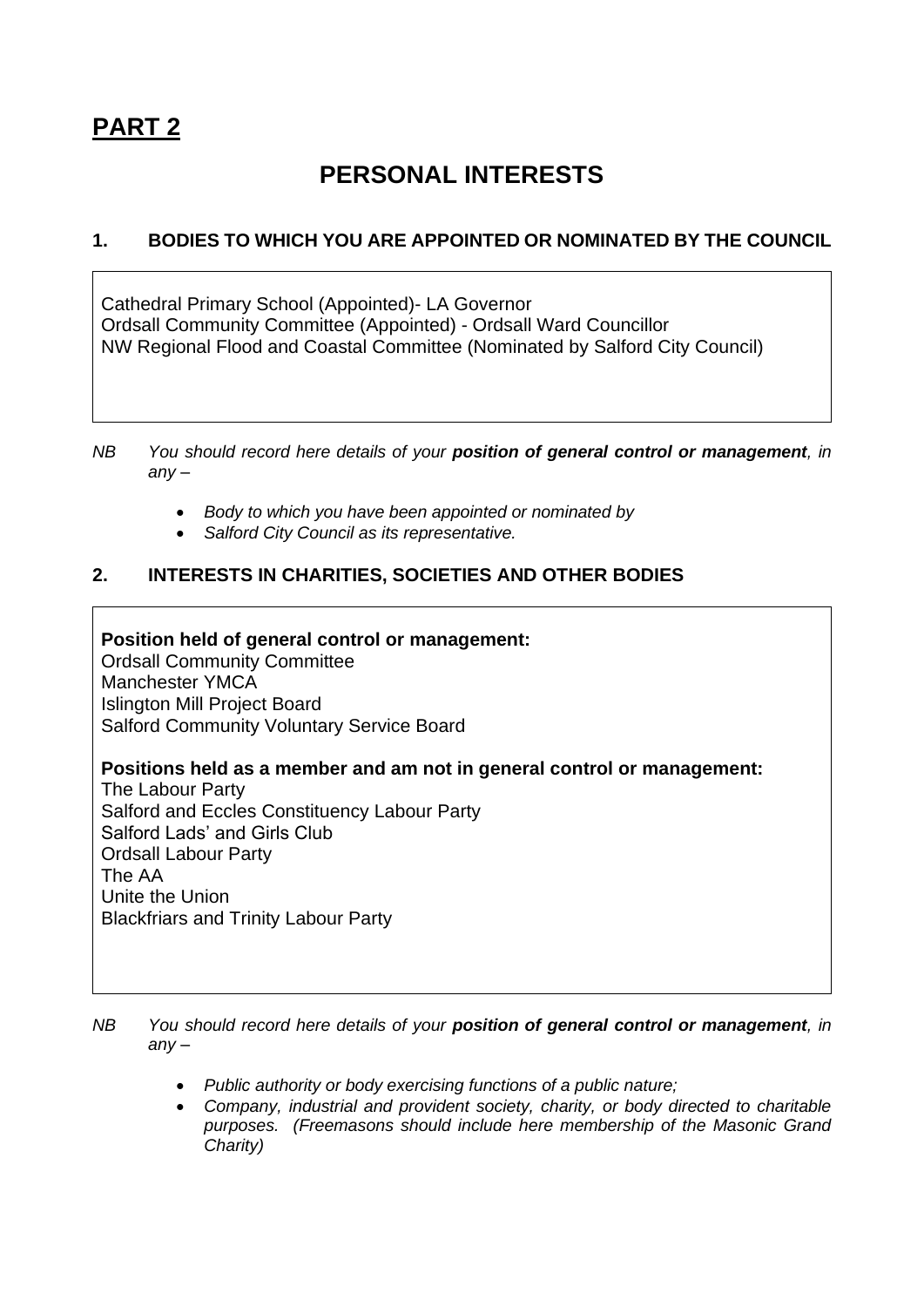• *Body whose principal purposes include the influence of public policy, including party associations, trade union or professional association.*

### **3. GIFTS AND HOSPITALITY**

**None** 

*You should list here any person from whom you have received a gift(s) or hospitality with an estimated value of at least £100 (including multiple gifts and/or hospitality with an aggregate value of at least £100 from the same person). You should provide a description of the gift(s) or hospitality and the person you believe to be the source of the gift(s) and hospitality (including accumulative gifts and/or hospitality).*

*You should list any such gifts or hospitality which you have received within whichever is the shortest of the period of 3 years or the period since you were first elected as a Member of Salford City Council.*

**I recognise that it can be a CRIMINAL OFFENCE under Section 34 of the Localism Act 2011 to:-**

- **i) fail to comply with the obligation to notify the Council's Monitoring Officer of any disclosable pecuniary interests as required by Section 30(1) of the Localism Act 2011;**
- **ii) provide information in relation to disclosable pecuniary interests that is materially false or misleading, and**
- **iii) fail to comply with the obligation to notify the Council's Monitoring Officer of any further disclosable pecuniary interests that require notification in accordance with Sections 30(2) and 30(3) of the Localism Act 2011.**

**I authorise this information to be made available in the Council's Public Register of Member's Interests which will be published on the Council's website as required by Section 29(6)(b) of the Localism Act 2011.** 

Signed ………… <sup>1</sup>

**FOR OFFICE USE ONLY**